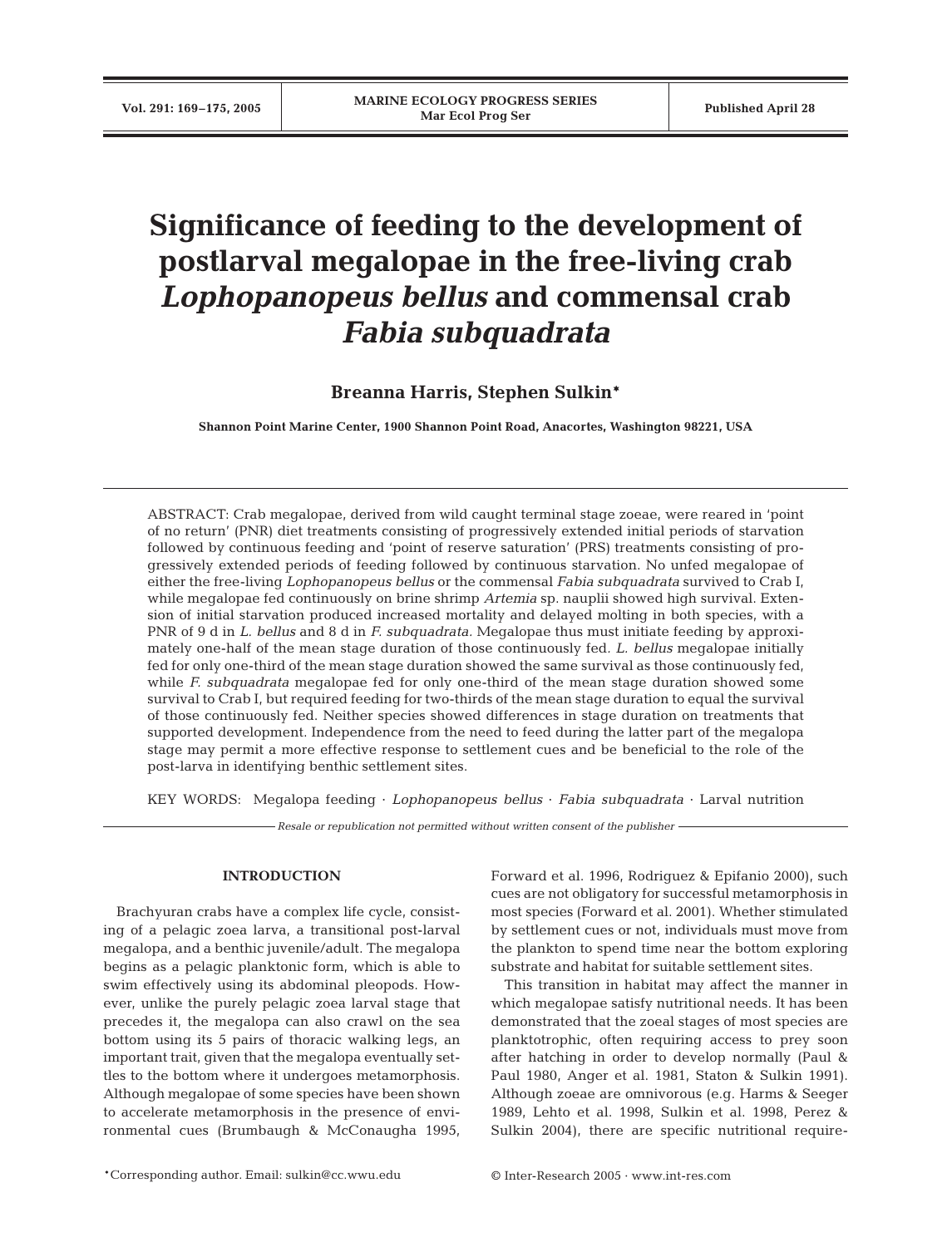ments that can be satisfied only by ingestion of large micro- and meso-zooplankton (Bigford 1978, Levine & Sulkin 1984, Paul et al. 1989, Sulkin et al. 1998). Furthermore, during zoeal development, there is a premium on feeding early in each succeeding stage, with larvae that do so satisfying a 'point of reserve saturation' (PRS; *sensu* Anger & Dawirs 1981) that permits completion of the stage, even if access to prey is limited thereafter (Anger & Dawirs 1981, Staton & Sulkin 1991).

The requirements of the megalopa are less well known. In most species, megalopae are planktotrophic, requiring prey to develop to metamorphosis. In laboratory studies, this requirement has been typically met by the use of *Artemia* sp. nauplii (e.g. Sulkin & Van Heukelem 1986, Forward et al. 1996). Farrelly & Sulkin (1988) and Hartman (1994) showed that megalopae derived from laboratory-reared zoeae of the shore crab *Hemigrapsus oregonensis* could survive to metamorphosis if fed only during the first half of the stage, and Forward et al. (1996) reported that *Callinectes sapidus* megalopae appear to be able to successfully metamorphose after entering the estuarine settlement habitat without further feeding. Thus, megalopae may not need to feed during the latter part of the stage, leaving them free to attend to the requirements of settlement in benthic habitats without needing to encounter suitable prey.

The present study addresses whether megalopae need to feed throughout the stage to survive to metamorphosis, whether early feeding is sufficient to support completed development, and whether megalopae can develop to metamorphosis if fed only during the latter part of the stage. We address these questions by exposing Day 1 megalopae, derived from late stage zoeae captured in the field and thus having fed on natural diets throughout zoeal development, to a series of point of no return (PNR) and PRS diet treatments. We tested megalopae of the free-living crab *Lophopanopeus bellus* (Family Xanthidae) and the commensal species *Fabia subquadrata* (Family Pinnotheridae).

## **MATERIALS AND METHODS**

**Obtaining megalopae.** Zoeae were collected from East Sound in the inland waters north of Puget Sound, Washington, USA, on June 30 and July 13, 2004. A 0.5 m diameter plankton net (500 µm mesh) was towed at 6 m depth for 5 min. Samples were returned to the laboratory at the nearby Shannon Point Marine Center, where zoeae were separated from other organisms. Both samples contained both early and late stage larvae from a variety of species, but in each case one species predominated. Large zoeae were separated

from the sample and identified to species according to Shanks (2001). The June sample was dominated by larvae of the shore crab *Lophopanopeus bellus*, while the July sample contained mostly the commensal crab *Fabia subquadrata*.

Late stage zoeae, initially identified by size and presence of well-developed pleopod buds, were placed in 20 cm diameter glass bowls in 1 l of 5 µm filtered sea water (salinity of 32 psu), at a concentration of approximately 300 zoeae  $l^{-1}$ . As megalopae appeared in the cultures, they were removed and placed individually into wells of 6-well culture trays. Each 3 cm diameter well contained 10 ml of 5 µm filtered sea water. Megalopae continued to be assigned to wells until all trays needed to provide 3 trays per diet treatment were filled. Experiments were initiated each day that megalopae were obtained from the cultures and care was taken to assign newly obtained individuals randomly among the treatments each day. All megalopal feeding treatments were completely set up within 3 d of zoeae collection. Thus all treatments included 18 Day 1 megalopae, although the Day 1 megalopae assigned to all treatments were obtained over a 3 d period. Zoeae were fed freshly hatched nauplii of the brine shrimp *Artemia* sp. (6 to 8 nauplii ml–1) until they molted to the megalopa.

**Diet treatments.** PNR treatments included continuously unfed and fed controls, plus a series in which progressive periods of initial starvation were followed by continuous feeding. PRS treatments included the same unfed and continuously fed controls, plus a series in which progressive periods of initial feeding were followed by continuous starvation. Freshly hatched *Artemia* sp. nauplii (6 to 8 nauplii  $ml^{-1}$ ) were used as food according to the treatment feeding schedule. PNR/PRS experiments for *Lophopanopeus bellus* included 10 such treatments (Fig. 1). Those for *Fabia subquadrata* were similar, except that intervals of 4 d each were used, due to the limited numbers of Day 1 megalopae available for testing simultaneously. The 6 treatments included unfed, continuously fed, 4 d initially unfed and fed and 8 d initially unfed and fed. For both species, 3 trays (18 megalopae) were assigned to each of the diet treatments.

*Artemia* sp. cysts (Argent Chemical Laboratories) were added to filtered, aerated sea water at room temperature for 24 h, after which point the newly hatched nauplii were harvested and added to the appropriate diet treatments by pipette.

**Diet experiments.** PNR/PRS experiments were carried out on groups of Day 1 *Lophopanopeus bellus* and *Fabia subquadrata* megalopae in identical fashion, except for the scheduling of treatments as described above. Each well of each experimental tray was examined daily for evidence of molting or death. Live mega-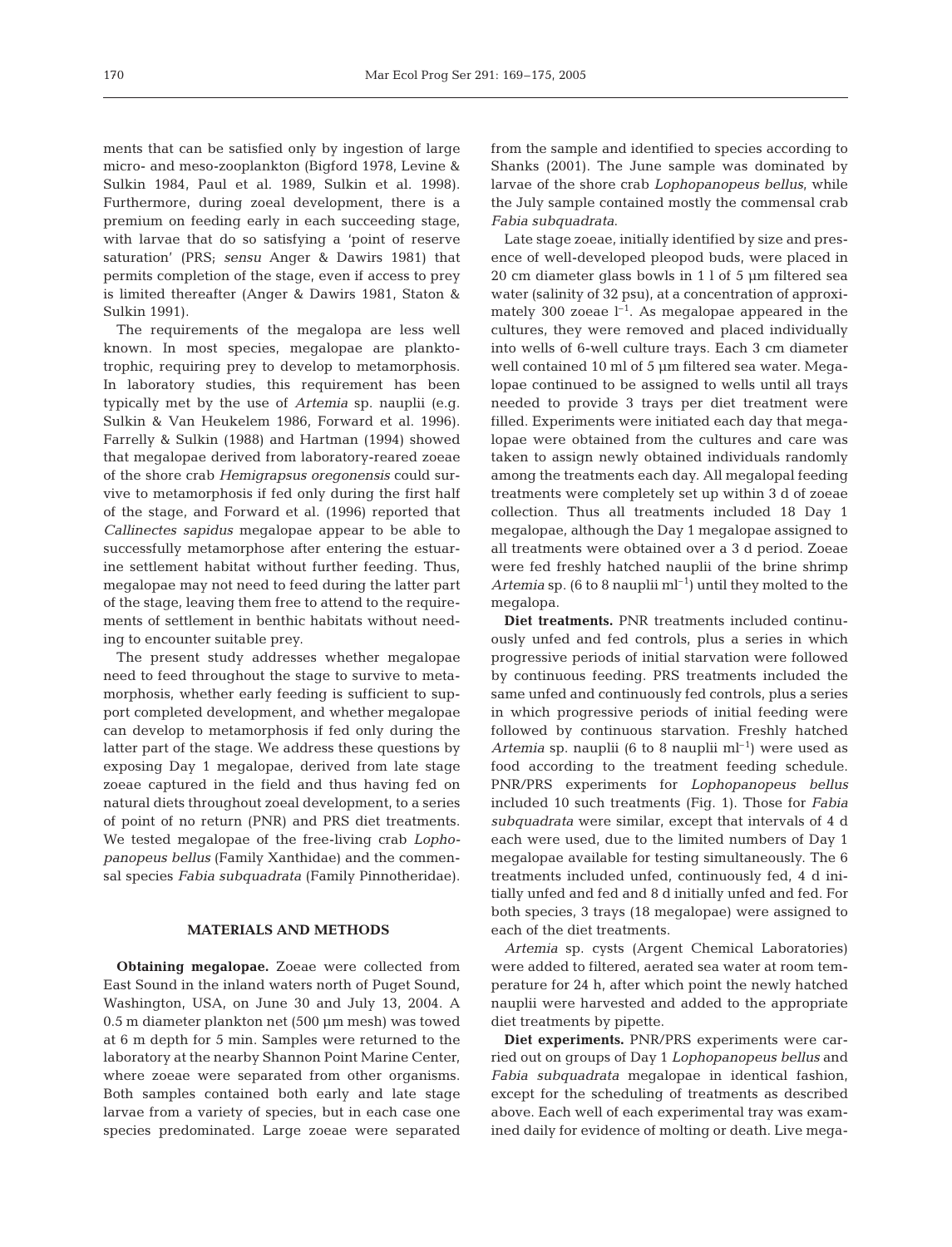

Fig. 1. *Lophopanopeus bellus*. PNR/PRS diet treatments, indicating relative lengths of time of fed and unfed periods for each treatment

lopae were transferred to clean wells, filled with 10 ml of 5 µm filtered seawater and, if required by the treatment's feeding schedule, fed with *Artemia* sp. nauplii. The experiment was continued until all megalopae had either died or molted to Crab I.

**Crab I weights.** For each treatment in which molting occurred in *Lophopanopeus bellus*, all Crab I individuals were frozen. At the conclusion of the experiment, 5 individuals from each treatment were randomly selected for weighing, using a Comparator Mettler Toledo Microscale (±0.001 mg). Individuals were placed in pre-dried and pre-weighed aluminum boats and dried for 24 h at 100°C. After cooling, the boats were weighed again providing a net dry weight per individual.

**Data analysis.** For each experiment, daily survival was calculated and plotted as a function of time. Mean stage mortality was determined for each treatment and compared among treatments in each experiment using parametric tests after arc sine transformation of the data. Mean stage duration was calculated for those treatments in which some molting to the Crab I stage occurred and mean day of death, for those in which no molting occurred. Where such means are provided in the text, the standard error of the mean is provided in parenthesis. In all cases, Bartlett's test for equal variances was not significant ( $p = 0.05$ ) and appropriate parametric tests were used to compare means within the experiment. Mean Crab I dry weights were analyzed in the same manner.

## **RESULTS**

#### *Lophopanopeus bellus*

#### PNR experiment

Survival of megalopae decreased as the period of initial starvation was extended (Fig. 2). Megalopae fed continuously showed high survival, with mean stage duration of  $18.6 \pm 0.42$  d, while no unfed megalopae survived to Crab I. Mean stage mortality increased with increase in the duration of initial starvation (Table 1). A 1-way analysis of variance (ANOVA) indicated significant differences among treatments, but a Tukey's Honestly Significant Difference (HSD) test ( $p = 0.05$ ) failed to distinguish among treatments. Accordingly, each successive starvation treatment was compared individually to the fed control until the first significant difference was found at the 9 d initial starvation treatment (2 sample *t*-test,  $p < 0.02$ ; Table 1).

As period of initial starvation increased, there was an extension of stage duration (Table 1). A 1-way ANOVA indicated significant differences among the means (p < 0.05), with the Tukey's HSD test  $(p = 0.05)$  showing significant delay in development initially at the 6 d starvation treatment. Stage duration of each subsequent succeeding treatment was significantly longer than the preceding one. There were no significant differences among treatments in dry weights of Crab I individuals  $(1$ -way ANOVA,  $p > 0.05$ ; Table 1).



Fig. 2. *Lophopanopeus bellus*. Daily percent survival in megalopae fed indicated PNR diet treatments  $(n = 18)$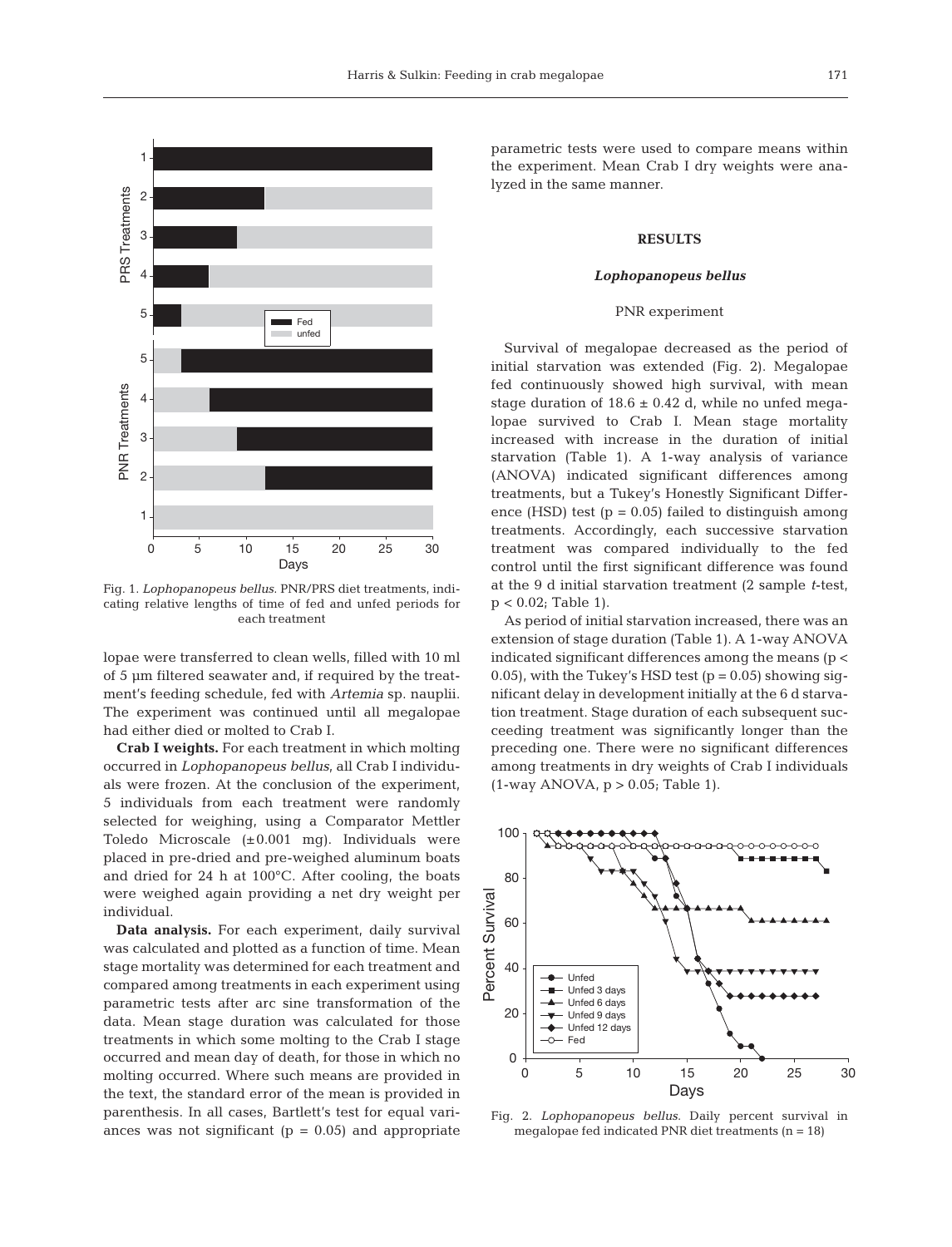Table 1. *Lophopanopeus bellus*. Mean percent mortality, stage duration and Crab I dry weights for megalopae in the indicated PNR and PRS diet treatments. Standard errors shown in parentheses. Shared letters among PRS mortality values and both PNR and PRS stage durations within each experiment indicate no significant differences (Tukey's HSD;  $p = 0.05$ , \*: first evidence of significant difference from fed control in mortality in PNR experiment. na: data not available

| <b>PNR</b> treatments<br>Initial<br>starvation (d) | Mortality<br>(%)  | Stage duration<br>(d) | Dry weight<br>(mq) |
|----------------------------------------------------|-------------------|-----------------------|--------------------|
| $0$ (fed)                                          | 5.3               | $18.6(0.42)$ a        | 0.44(0.02)         |
| 3                                                  | 16.3              | $20.7(0.42)$ a        | 0.44(0.04)         |
| 6                                                  | 38.3              | $24.6(0.73)$ b        | 0.34(0.49)         |
| 9                                                  | 60.7*             | 29.7 (1.32) с         | 0.41(0.47)         |
| 12                                                 | 75.7              | 38.0 (1.08) d         | 0.31(0.03)         |
| Unfed                                              | 100.0             | na                    | na                 |
| <b>PRS</b> treatments                              |                   |                       |                    |
| Initial                                            | Mortality         | Stage duration        | Dry weight         |
| fending(d)                                         | (%)               | (d)                   | (mq)               |
| $0 \text{ (unfed)}$                                | 100.0 a           | na                    | na                 |
| 3                                                  | 100.0 a           | na                    | na                 |
| 6                                                  | 27.3 <sub>b</sub> | 18.3 (0.27)           | $0.25(0.02)$ a     |
| 9                                                  | 0.0 <sub>b</sub>  | 17.9 (0.36)           | 0.39(0.04) b       |
| 12                                                 | 5.0 b             | 18.3 (0.34)           | 0.40(0.03) b       |
| Fed                                                | 5.0 <sub>b</sub>  | 18.6 (0.42)           | $0.44(0.02)$ b     |

## PRS experiment

Initial feeding for only 3 d did not support survival of any megalopae to Crab I (Fig. 3). Extending feeding for as much as 6 d resulted in substantially increased survival, with even higher survival seen when feeding



Fig. 3. *Lophopanopeus bellus*. Daily percent survival in megalopae fed indicated PRS diet treatments. Covered fed treatment plot same as in Fig.  $2$  (n = 18 per treatment)

was extended further (Fig. 3). These observations were confirmed by 1-way ANOVA comparing mean stage mortality  $(p < 0.001$ ; Table 1), with the Tukey's HSD  $(p = 0.05)$  indicating that all treatments in which feeding equaled or exceeded 6 d showed reduced mortality, although there were no differences among the groups fed more than 3 d.

Among treatments in which molting to Crab I occurred, there were no significant differences among treatments in stage duration  $(1$ -way ANOVA,  $p > 0.05$ ; Table 1). A comparison of mean dry weights among the same treatments indicated significant differences (1 way ANOVA,  $p < 0.01$ ) with Tukey's HSD ( $p = 0.05$ ) showing a significantly lower weight for those fed for 6 d as compared to all other treatments (Table 1).

#### *Fabia subquadrata*

## PNR experiment

Extending initial starvation for more than 4 d resulted in reduced survival, with no unfed megalopae surviving to Crab I and those fed continuously or initially starved for only 4 d showing high survival (Fig. 4). Continuously fed megalopae had mean stage duration of  $13.7 \pm 0.53$  d (Table 2). When mean stage mortality was compared among treatments, significant differences were found  $(1$ -way ANOVA,  $p < 0.001$ ) with the Tukey's HSD test indicating a significant increase at the  $8$  d treatment ( $p = 0.05$ ; Table 2). Stage duration was extended with each succeeding period of initial starvation (1-way ANOVA, p < 0.001; Tukey's HSD,  $p = 0.05$ ; Table 2).



Fig. 4. *Fabia subquadrata*. Daily percent survival in megalopae fed indicated PNR treatments  $(n = 18$  per treatment)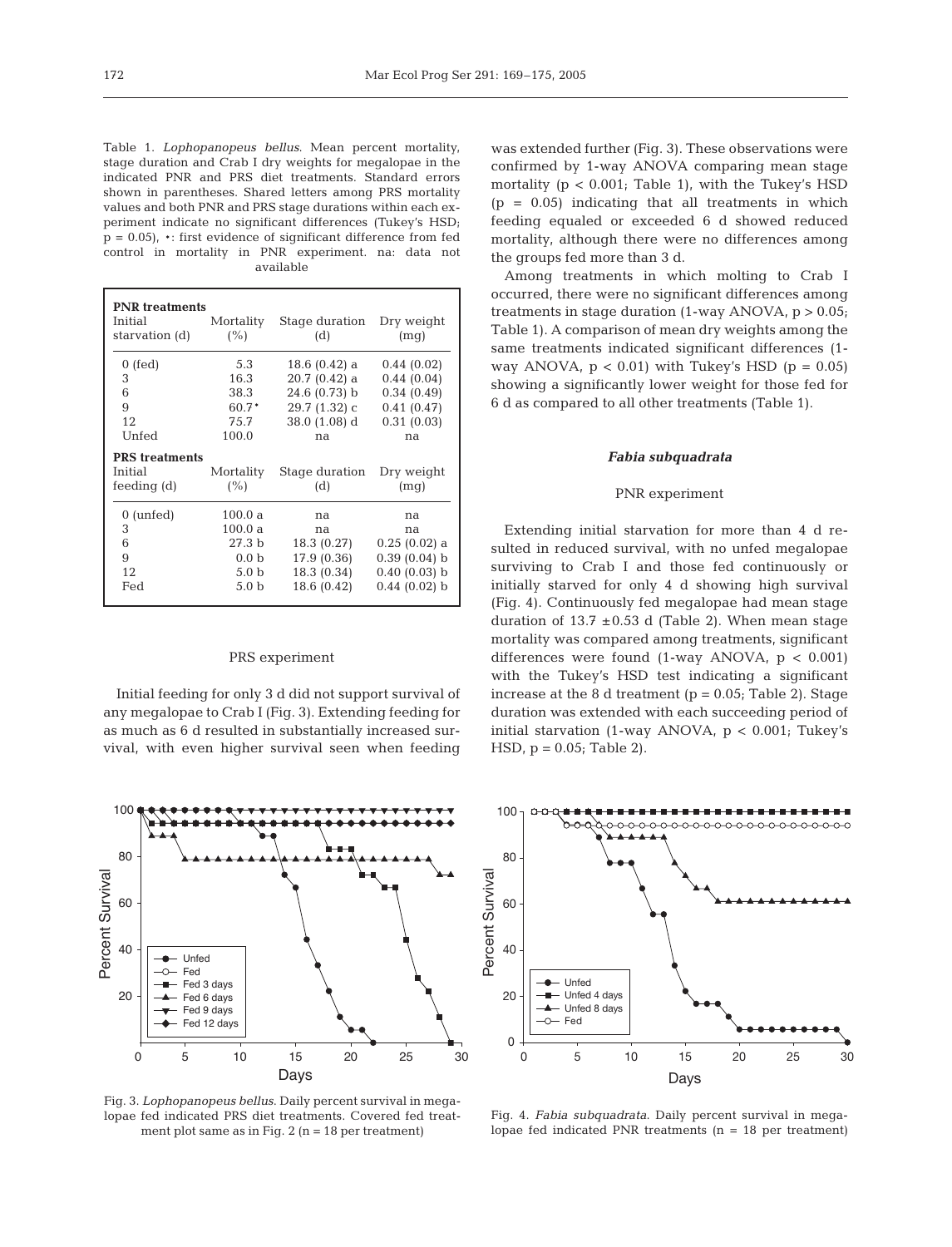Table 2. *Fabia subquadrata*. Mean percent mortality and stage duration to Crab I for megalopae in the indicated PNR and PRS treatments. Standard errors shown in parentheses. Shared letters among percent mortality and stage duration indicate no significant differences (Tukey's HSD;  $p = 0.05$ ). na: data not available

| <b>PNR</b> treatments<br>Initial<br>starvation (d) | Mortality<br>(%)  | Stage duration<br>(d) |
|----------------------------------------------------|-------------------|-----------------------|
| $0$ (fed)                                          | 5.3a              | $13.7(0.53)$ a        |
| 4                                                  | 0.0 a             | $17.5(0.46)$ b        |
| 8                                                  | 38.7 <sub>b</sub> | 23.1 (0.97) с         |
| Unfed                                              | 100.0 c           | na                    |
| <b>PRS</b> treatments<br>Initial<br>feeding $(d)$  | Mortality<br>(%)  | Stage duration<br>(d) |
| $0 \text{ (unfed)}$                                | 100.0a            | na                    |
| 4                                                  | 69.7 <sub>b</sub> | 13.0(1.38)            |
| 8                                                  | 6.7c              | 13.5(0.55)            |
| fed                                                | 5.3c              | 13.7(0.53)            |

## PRS experiment

An initial feeding period of only 4 d (approximately 30% of mean stage duration of continuously fed megalopae) resulted in decreased survival, although 8 d of initial feeding showed little difference from continuously fed controls (Fig. 5). This was confirmed by comparison of mean stage mortality among treatments (Table 2), with mortality the same in continuously fed megalopae and those fed for 8 d, an increase in mortality in those fed for only 4 d and 100% mortality in unfed megalopae (ANOVA, p < 0.01; Tukey's HSD, p =



Fig. 5. *Fabia subquadrata*. Daily percent survival in megalopae fed indicated PRS treatments. Covered fed treatment plot same as Fig.  $4$  (n = 18 per treatment)

0.05). Among those megalopae that successfully developed to Crab I, there were no significant differences in time to molt among treatments  $(ANOVA, p > 0.05)$ .

# **DISCUSSION**

Results of the present study are consistent with those reported for megalopae of *Hyas araneus* (Anger & Dawirs 1982) and *Hemigrapsus oregonensis* (Farrelly & Sulkin 1988, Hartman 1994). Unlike previous studies in which Day 1 megalopae had been derived from laboratory-raised zoeae, megalopae used in the present study were derived from wild-caught terminal stage zoeae that had developed on naturally occurring nutritional sources, thus entering the megalopa stage in a condition which very closely simulated natural conditions. Nevertheless, it is clear that megalopae of both *Lophopanopeus bellus* and *Fabia subquadrata* must feed at some point during the stage to molt to Crab I. Furthermore, in both species, a period of early feeding is sufficient to support completed development. In *L. bellus*, initial feeding for only one-third of the average stage duration (18.6 d) proved sufficient to support survival equal to that of continuously fed megalopae. Moreover, there was no delay in development to Crab I for megalopae fed for only the first 6 d, although there may be a reduction in weight. A similar result was seen in *F. subquadrata*, although initial feeding for approximately 58% of the average stage duration was required to support survival equal to that of continuously fed megalopae. The lower precision in treatment intervals may be responsible for some of this apparent difference between species. Nevertheless, there is no effect on stage duration for megalopae initially fed for only 8 d. Thus, as previously reported for other species, there is a 'point of reserve saturation' after which continued feeding does not affect survival or time to molt in *L. bellus* and *F. subquadrata.*

Moreover, our results confirm that early starvation can both reduce survival directly and delay metamorphosis. Anger (1987a) identified a critical period early in the premolt  $(D_0)$  that occurs between one-third and one-half of the duration of Stage 1 zoeae, during which larvae must feed in order to proceed normally through the molt cycle. Anger (1987b) further suggested that if megalopae are denied food during the entire  $D_0$ period, biomass loss may be sufficient to prevent development to Crab I. In both *Lophopanopeus bellus* and *Fabia subquadrata*, extended periods of early starvation produced increased mortality. If feeding was initiated as early as about one-third of the average stage duration in both species, however, mortality did not significantly increase over continuously fed megalopae. In both cases, any extension of initial starvation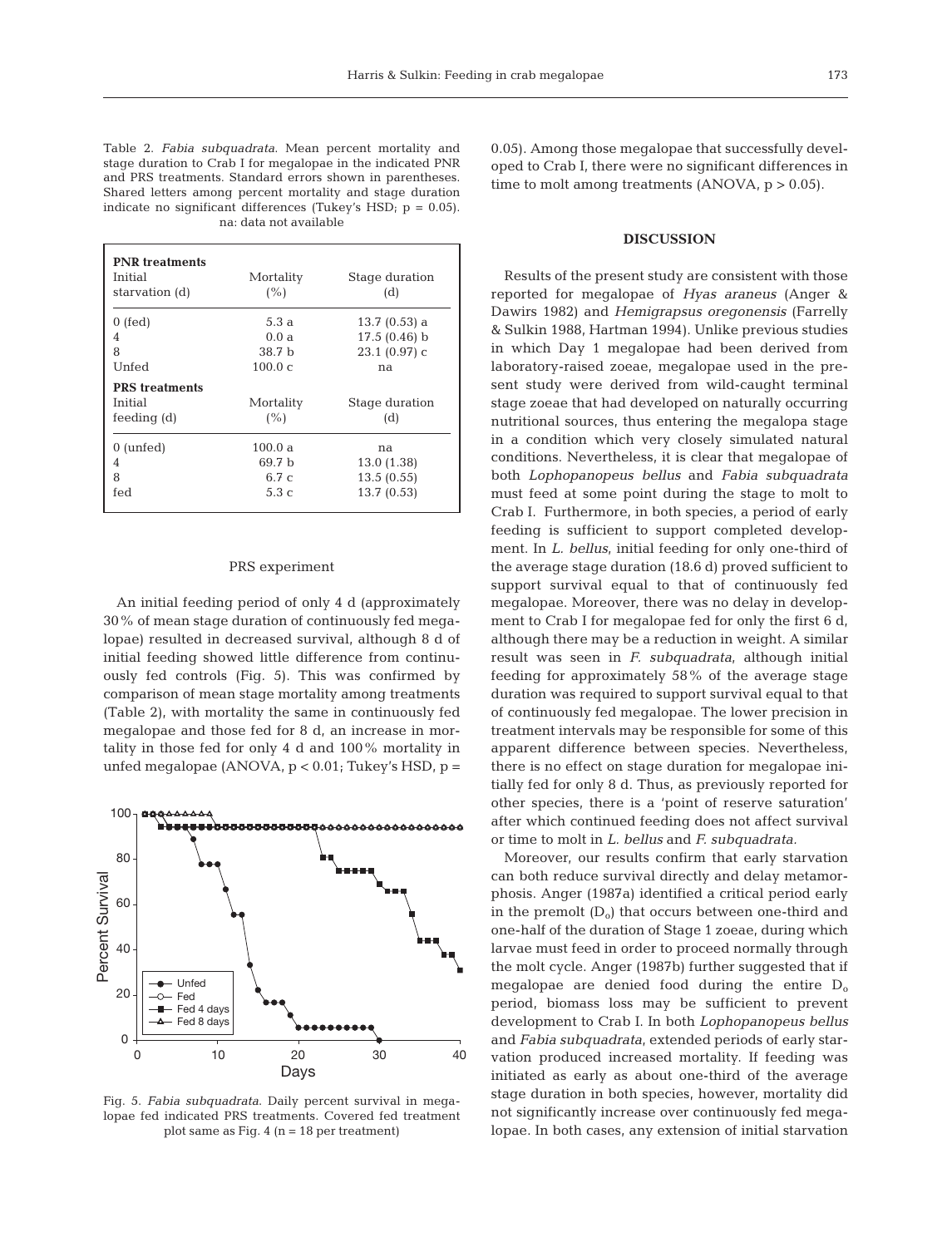resulted in prolongation of the stage, even in treatments in which mortality did not increase. This result is consistent with that of Hartman (1994) for *Hemigrapsus oregonensis*, and suggests that overall mortality to metamorphosis may be higher under these conditions due to an extended time in the plankton.

These results have ecological and developmental implications for the transitional megalopa stage. The stage is derived from the terminal zoeal stage which is planktonic and, in most species, planktotrophic. The terminal zoeal and early megalopa (intermolt) stages initially share the same habitat and will presumably have access to the same prey fields. Megalopae are thus likely to encounter suitable prey early in the stage and can readily satisfy nutritional needs. Although the prey used in the present experiments, *Artemia* sp. nauplii, is not naturally occurring, it is a good analog for the types of prey that larvae typically feed on in nature; namely, small zooplankton such as barnacle and copepod nauplii and larvae of other invertebrates. Indeed, like the zoeal stages that precede them, megalopae appear to be omnivorous, able to ingest phytoplankton, although a diet consisting strictly of algae will not sustain them (e.g. Sulkin et al. 1998). However, as megalopae approach settlement and move to the benthos, the types of prey they will encounter will likely change and suitable prey may not be as readily available. Furthermore, not needing to encounter prey may be beneficial to a megalopa whose primary function is seeking suitable habitat for the juvenile stage. Thus, independence from the need to feed as settlement approaches may provide a substantial advantage.

Settlement habitat differs markedly between the 2 species tested in the present study. The free-living *Lophopanopeus bellus* settles in and inhabits lower intertidal regions in the inland waters of the Puget Sound basin. Such sites are characterized by small cobble and sand and cover wide areas of both the mainland and the many islands that are located in the region. *Fabia subquadrata*, on the other hand, lives commensally in bivalves such as the horse mussel *Modiolus modiolus*, its primary host in local waters (Pearce 1966). While such hosts are common, their distribution is patchy and locating a suitable host site would presumably be more problematic for *F. subquadrata* megalopae. However, the present study demonstrates that substrate cues are not obligatory for either species to develop successfully to Crab I and both demonstrate independence from the need to feed as settlement approaches.

Although most crab species reared in the laboratory can proceed to metamorphosis in the absence of substrate-specific cues, there is a growing literature that suggests such cues may accelerate the settlement process (reviewed in Forward et al. 2001). Forward et

al. (2001) suggest that time to metamorphosis determined for megalopae raised in clean containers using filtered seawater may represent the maximum stage duration, with environmental cues accelerating the process in nature. Cues implicated in accelerating metamorphosis are typically chemical in nature (Rodriguez & Epifanio 2000, Forward et al. 2001). However, experiments that would elicit chemical cues have not shown acceleration effects in *Cancer magister* (Fernandez et al. 1994, Hora 2001). Direct observation and anecdotal evidence suggest that such megalopae may be responding to stimuli elicited when they are removed from the plankton and placed into small containers, perhaps simulating arrival in benthic settlement sites. Whatever the nature of the stimulus in specific cases, however, it seems likely that megalopae of many species reach a stage of development after which settlement can occur (competence) and that such settlement may be either enabled or promoted by environmental cues, either chemical or physical. It is appropriate to speculate that this point of competence is related to the point of reserve saturation. Satisfying nutritional needs during the early, planktonic part of the megalopa stage may therefore both enable exploration of suitable settlement sites and permit acceleration of metamorphosis when such sites are encountered.

*Acknowledgements.* The first author was supported by a grant from the National Science Foundation (OCE-0097190). We thank K. Shaber for assistance in the laboratory and N. Schwarck for assistance with collection of zoeae in the field.

## LITERATURE CITED

- Anger K (1987a) The  $D_0$  threshold: a critical point in the larval development of decapod crustaceans. J Exp Mar Biol Ecol 108:15–30
- Anger K (1987b) Energetics of spider crab *Hyas araneus* megalopa in relation to temperature and the molt cycle. Mar Ecol Prog Ser 36:115–122
- Anger K, Dawirs R (1981) The influence of starvation on the larval development of *Hyas areneus* (Decapoda, Majidae). Helgol Wiss Meeresunters 34:287–311
- Anger K, Dawirs R (1982) Elemental composition (C, N, H) and energy in growing and starving larvae of *Hyas araneus* (Decapoda, Majidae). Fish Bull USA 80:419–433
- Anger K, Dawirs R, Anger V, Costlow J (1981) Effects of early starvation periods on zoeal development of brachyuran crabs. Biol Bull (Woods Hole) 161:199–212
- Bigford T (1978) Effect of several diets on survival, development time, and growth of laboratory-reared spider crab, *Libinia emarginata*, larvae. Fish Bull USA 76:59–64
- Brumbaugh R, McConaugha J (1995) Time to metamorphosis of blue crab *Callinectes sapidus* megalopae: effects of benthic microalgae. Mar Ecol Prog Ser 129:113–118
- Farrelly C, Sulkin S (1988) Effect of starvation on megalopal development in the brachyuran crab *Hemigrapsus oregonensis*. J Crustac Biol 8:614–617